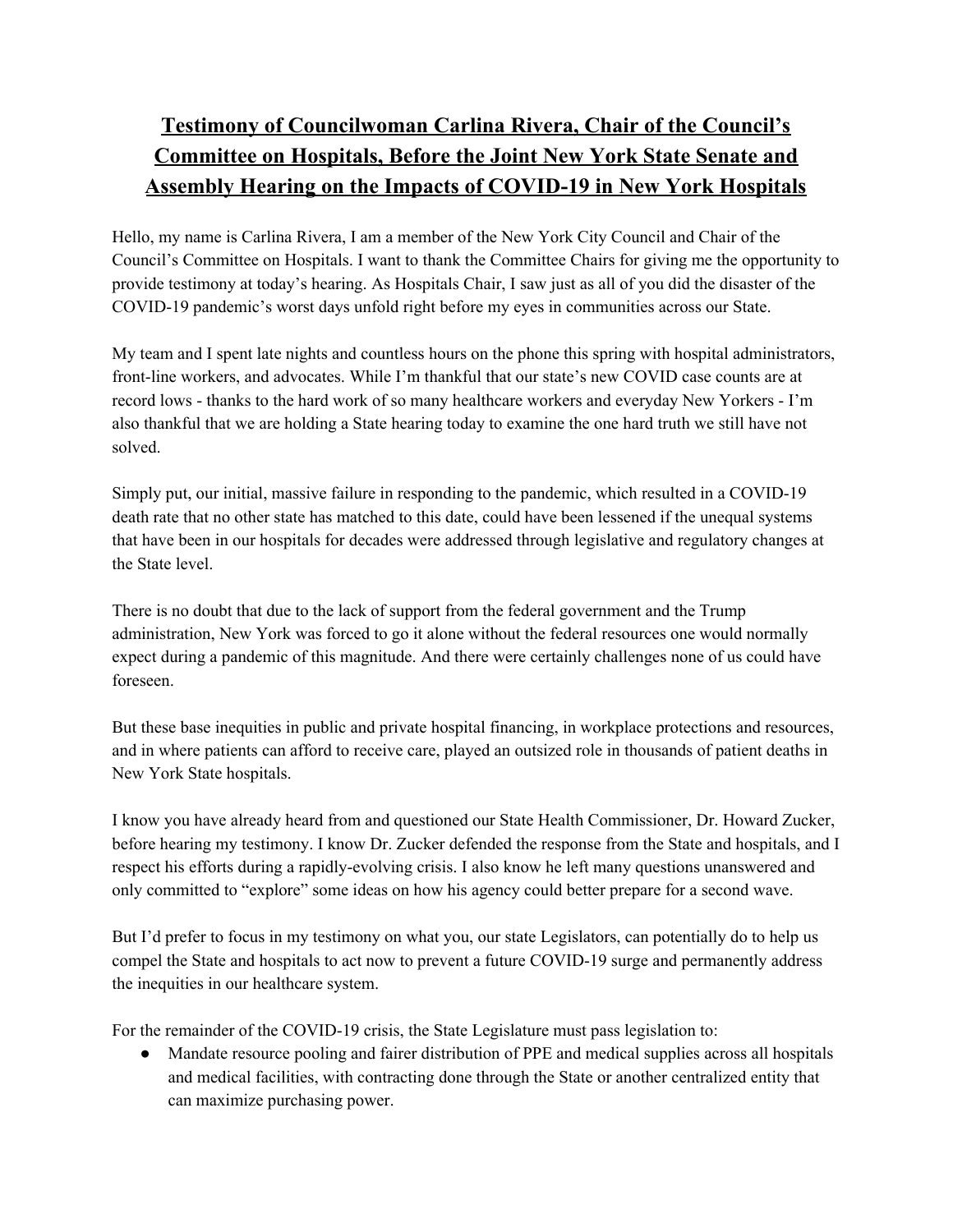- Institute a more concrete and transparent system-wide emergency response plan not just in name only - with clear and public organizational frameworks, chains of command outlining roles between the State, local municipalities, hospitals, and hospital associations, and more express directives on how to handle COVID-19 patient care during a surge with limited resources.
- Ensure any plan also includes requirements for and streamlining of rules for proactive out-of-system patient transfers, so that public hospitals or those that are not part of a major network are not overwhelmed at any point during a second surge.
- Ensure that visitation and patient advocacy policies reflect not only the safety of front-line workers but also the need for mental support and a voice for patients and families
- Require all hospitals and medical facilities to proactively work with contact tracing teams by sharing an equal load in testing responsibilities, as well as requiring testing for anyone who visits a hospital or outpatient facility for any level of care or for a long period of time
- Temporarily halt the closure of any hospital facilities that were slated to occur through the Certificate of Need process
- Require more stringent reporting on access to hospital emergency rooms and beds for under- or uninsured patients
- Require hospitals to provide data and reporting on their surge capacity and how it is being maintained, both structurally and in terms of workforce
- Ensure all COVID-19 data is transparent and accurately measures impacts to the hardest hit communities
- Mandate that hospitals provide real mental health and supportive resources to frontline workers beyond one-size-fits-all approaches
- And pass new revenue generators, such as a pied-a-terre tax, a wealth tax, and the closure of corporate loopholes, to restore Medicaid cuts passed in the FY 2021 State budget, starting with cuts that most acutely affect enhanced safety-net hospitals.

In the long-term, the State must:

- Pass legislation to restore the State's community planning process for hospitals and health care facilities that existed through the 1980s and integrate it into a modernized Certificate of Need process that has more patient representation and public input as well as a Health Equity Impact Assessment.
- Pass strong safe staffing laws to ensure that emergency rooms and other medical services are safe for both patients and staff at all times.
- Expand on reforms to the way Medicaid reimbursement and Indigent Care funds are distributed to safety-net hospitals, particularly to ensure that funds are going to healthcare facilities serving immigrants and communities of color.
- Mandate nation-leading training and instruction on implicit bias and structural racism in the healthcare sector.
- Require the State Department of Health to review the non-profit status of any hospitals that engage in operations more in line with for-profit entities, such as the provision of 10 figure salaries to executives, massive advertising budgets, and a primary focus on increasing net